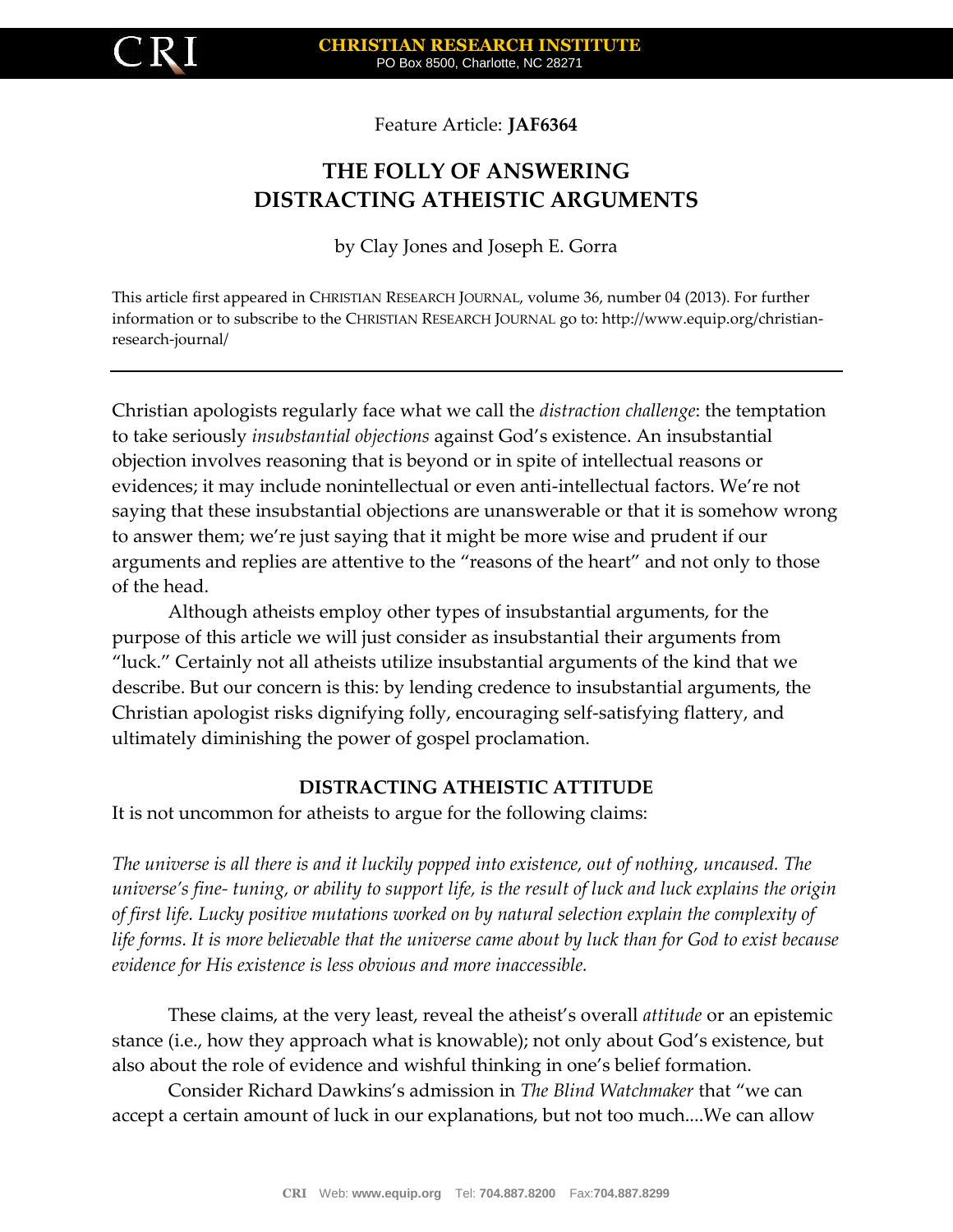ourselves the luxury of an extravagant theory [regarding the origin of life on our planet], provided that the odds of coincidence do not exceed 100 billion billion to one."<sup>1</sup> Dawkins goes on to say that "gradual evolution by small steps, each step being lucky but not *too* lucky, is the solution to the riddle" of how first life arose.<sup>2</sup>

Dawkins is not alone in these pronouncements. Other scientists have asserted similar explanations. For example, Nobel Prize winner Jacques Monod wrote that "chance *alone* is at the source of every innovation, of all creation in the biosphere. Pure chance, absolutely free but blind, at the very root of the stupendous edifice of evolution."<sup>3</sup> Similarly, in an attempt to explain the origin of the universe itself, physics professor Edward P. Tyron considers that "in answer to the question of why it happened, I offer the modest proposal that our Universe is simply one of those things which happen from time to time."<sup>4</sup>

Should we entertain these arguments with a straight face? Are such atheist supercalifragilisticexpialidocious explanatory appeals to luck a distraction from the real issues? Above we noted that Dawkins said that our explanations shouldn't be luckier than "100 billion billion to one," which is 1020. But Fred Hoyle, who Dawkins himself called a "brilliant physicist and cosmologist,"<sup>5</sup> likened the probability of life originating on Earth as "no greater than the chance that a hurricane, sweeping through a scrapyard, would have the luck to assemble a Boeing 747."<sup>6</sup> We can't even imagine that happening, right? Similarly, Nobel Prize winner Francis Crick reported that the pure luck assembly of one polypeptide chain "of rather modest length" to be 10260. To explain the immensity of this luck, Crick pointed out that all the atoms in the visible universe only come to 10<sup>80</sup> . <sup>7</sup> What does belief in this supercalifragilisticexpialidocious kind of luck tell us about those who argue for it? How *should* we respond to such claims?

#### **SHOULD WE RESPOND TO A DISTRACTION?**

There are two possible responses. We could take the above claims as intellectually *serious*. If so, this would involve an almost tit-for-tat, direct response to atheist claims by offering counter-reasons and evidences. But our experience is that this tit-for-tat can be literally endless because those who appeal to this kind of luck alone will likely never give up arguing for what they desperately want to be true. If there's the slightest possibility that an explanation for the origin of the universe, the origin of first life, or the origin of complex life can arise by sheer, unadulterated luck, then that mathematically all but impossible (if not impossible) argument will be employed. But how can one succeed in reasoning with an atheist as long as they maintain such an argument from luck?

Another option, however, would involve taking these claims *soberly* but recognizing that these are insubstantial objections masking reasons of the heart. If so, we should approach this option with only a limited and prudential use of counterargument—perhaps to remove a major objection in order to gain a more attentive hearing. After all, if an atheist is unwilling to explore honestly the "beyond intellectual reasons" factor, maybe that is an occasion where Jesus would have us "shake the dust off" our feet (Mark 6:11).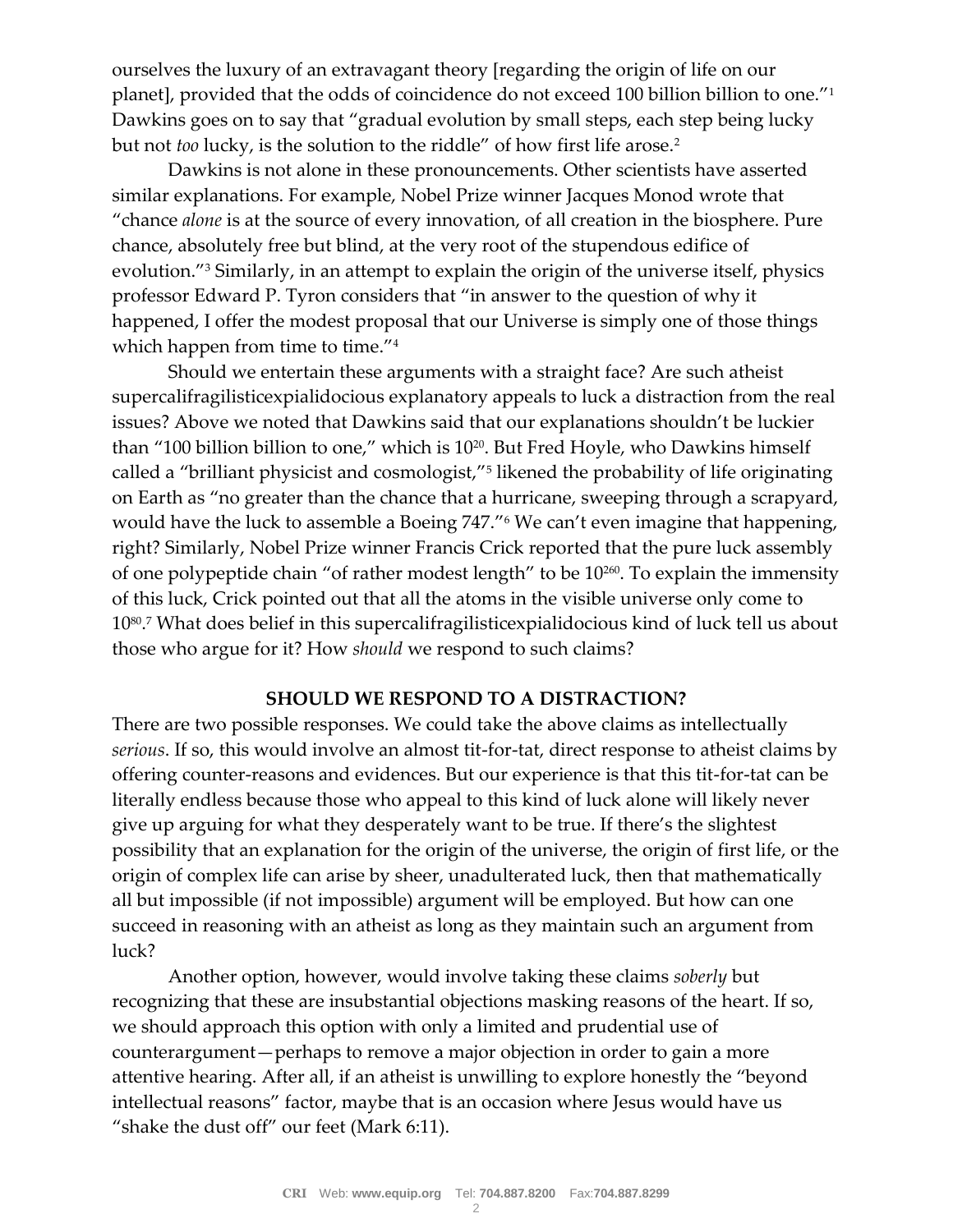Some atheists directly admit they don't *want* God. New York University's Thomas Nagel acknowledged, "I hope there is no God! I don't want there to be a God; I don't want the universe to be like that."<sup>8</sup> Nagel says that he fears the very possibility of God's existence. He recognizes that his fear is due to what he calls a "cosmic authority" problem. One might also consider the frank admission by nihilist Aldous Huxley, when he wrote that he "had motives for not wanting the world to have a meaning; consequently assumed that it had none, and was able without any difficulty to find satisfying reasons for this assumption."<sup>9</sup>

#### **ATHEISTIC DISTRACTIONS: A FRAMEWORK**

So how should we respond to an atheist's claims, if they reveal rationalizations that mask the reasons of the heart? Part of the challenge here is that there is very little guidance in contemporary Christian apologetics literature that accounts for such "objections as distractions." We suggest five factors to keep in mind when addressing distracting atheistic arguments.

First, recognize how supposedly intellectual claims can be shaped by a "fool's" heart. Although we don't need to name- call atheists as "fools," neither should we be inattentive to Scripture's wise insights, when it testifies that "the fool says in His heart there is no God" (Ps. 14:1; 53:1). Consider that when Jesus was asked by the Pharisees to provide more evidence—which He easily could have done—He instead replied that those who "demand a sign" beyond those He provided are "wicked and adulterous" (Matt. 12:38–42; cf. 1 Cor. 1:22–25, Luke 16:27-31). In general, the wisdom to be gained in these situations is to recognize how the corrupted desires of the human heart shape the "seeking" and "demanding" (cf. Rom. 1:19–20), even of those who legitimately desire to discover answers and ponder evidence. In our view, a smart approach is both/and: provide inquirers with answers and also help them attend to the movements and lifeshaping powers of their own hearts.

Second, our anthropology should shape our understanding of the task of apologetics and its limits. Too often, we observe, apologists seem content to view their work as the mere outputting of reasons and evidences in response to inputted answer or information requests. This view tends to expect the following: as long as apologists "function properly" as outputters, the task of apologetics is being fulfilled. But apologists are not slot machines to be "played." Or, to switch metaphors, the value we provide to inquirers is not merely functionalistic, like a computer or search engine. Jesus has not called us to give an account like Google answers a search query. The manner in which we answer, including both our tone, strategy, and prudential reply, is as important as the content of our answer.<sup>10</sup> Again, we are not suggesting that we cease to utilize carefully crafted apologetic arguments (if we were, we'd both be out of a job!), but we are calling for apologists to discern the following: whether for some people, and in some forums and contexts, our proclamation must go beyond answering questions to gospel proclamation with its inherent warning.

Third, our goal isn't merely to win the argument and rebut the counterclaims, but to help atheists become God-worshippers. Thus, Christian apologists don't best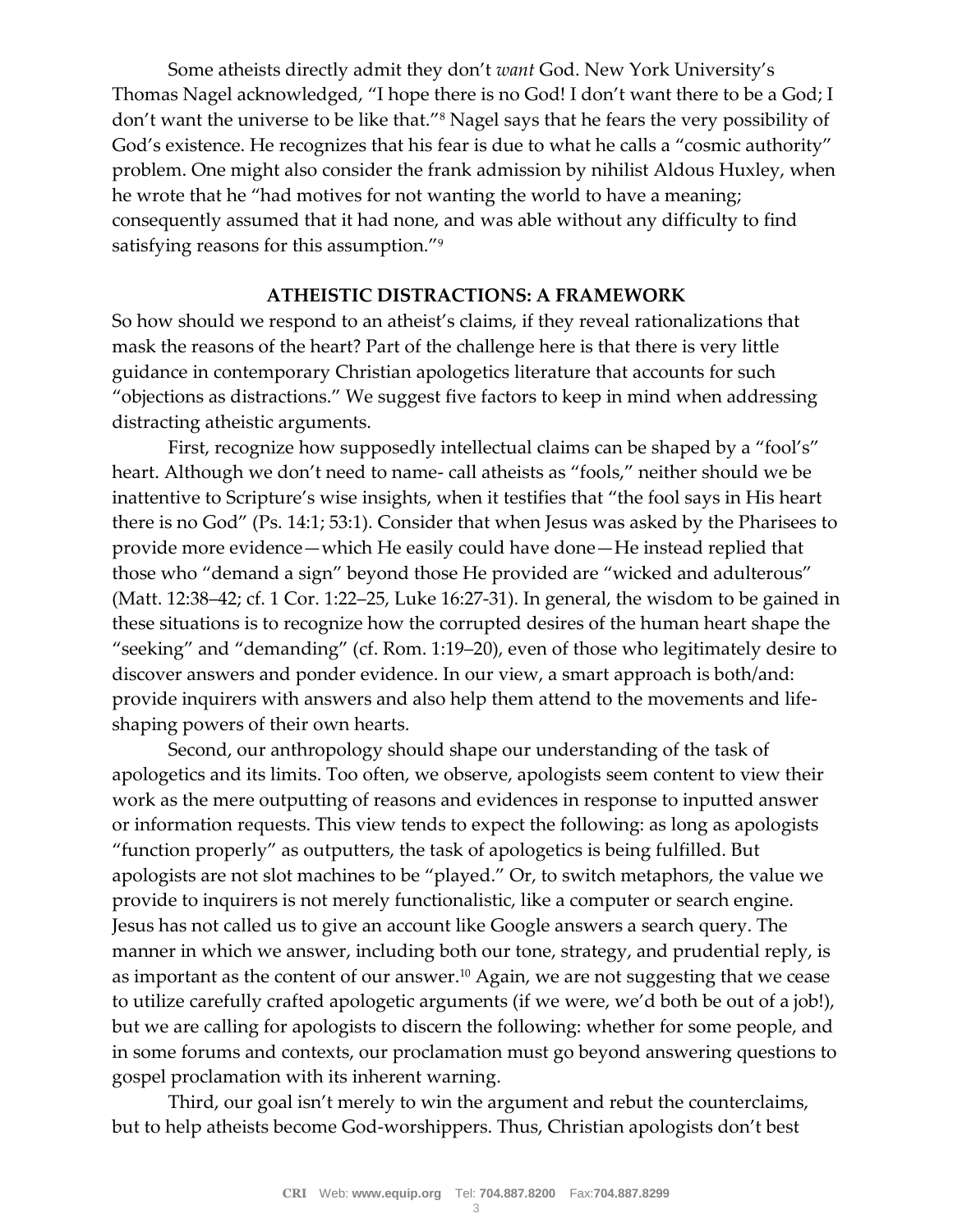serve the atheist by taking their every niggle seriously and refuting them as if eternal life depended on it. For among other reasons, this might very well suffer from a kind of "bigotry of low expectations," of thinking that God and His church would just be pleased with them knowing "intellectual" answers to their questions. But is this humane, let alone Christian? Shouldn't the goal involve helping them move a little closer, by the grace and Spirit of God, to becoming whole-life worshippers of God? If so, then we must help them (*whoever is willing*) understand the orientation of their own hearts.

Fourth, we must discern whether the inquirer wants to know an answer or just wants to argue, even noncontentiously. Philosopher Paul Moser has drawn a helpful distinction between an "obedience" vs. "discussion" mode of being human. This distinction is relevant to the topic at hand. An *obedience* mode, Moser writes, "responds to an authority by *submission of the will* to the authority's commands," whereas a *discussion* mode "responds with *talk* about questions, options, claims and arguments."<sup>11</sup>

It is challenging for obedience to emerge on the discussion mode alone; for it is poised for always talking, never needing to submit one's will to an Authority greater than one's discussion. It behooves the Christian apologist to help a person understand how the reasons of the heart have formational power to shape what one *wants* to be the case. It means helping them move from merely a discussion mode to an openness to the obedience mode.

Fifth, as the Spirit directs we must help our listeners reckon with the authority of God. Our concern is that if the goal of apologetics is just to advance positive arguments and refute counterarguments, the task of apologetics will become codependent on a discussion mode. Curiously, on that mode, it is easy to split "rational demonstration" from "proclamation"; but the "obedience mode" does not suffer from such a false dichotomy: it insists that apologetics and evangelism are interdependent and mutually beneficial.

Moreover, in discussion mode, you can't go for broke; it does not really demand or require anything of worthwhile cost. It can keep a conversation in a perpetual state of sparring, even in a self-satisfying way; never ultimately surrendering to the authority or power of God. One can even maintain openness to objections against one's atheism, and be seriously moved by their force of logic or argumentation; yet under the spell of the discussion mode no one ever has to give up atheism and surrender to God. There is no moral-spiritual obligation to surrender to God.

### **DISCUSSION MODE IS COSTLY**

Discussion mode is less threatening for apologists since it is less likely to anger their opponents. In discussion mode we can just carry on as if apologetic discussion is no more serious than chess tactics and the only thing really at stake is whether the apologist is able logically to checkmate the atheist. In discussion mode, even if either side considers that one of his arguments has been checkmated—that's only one argument and the only things lost are pride and boasting rights.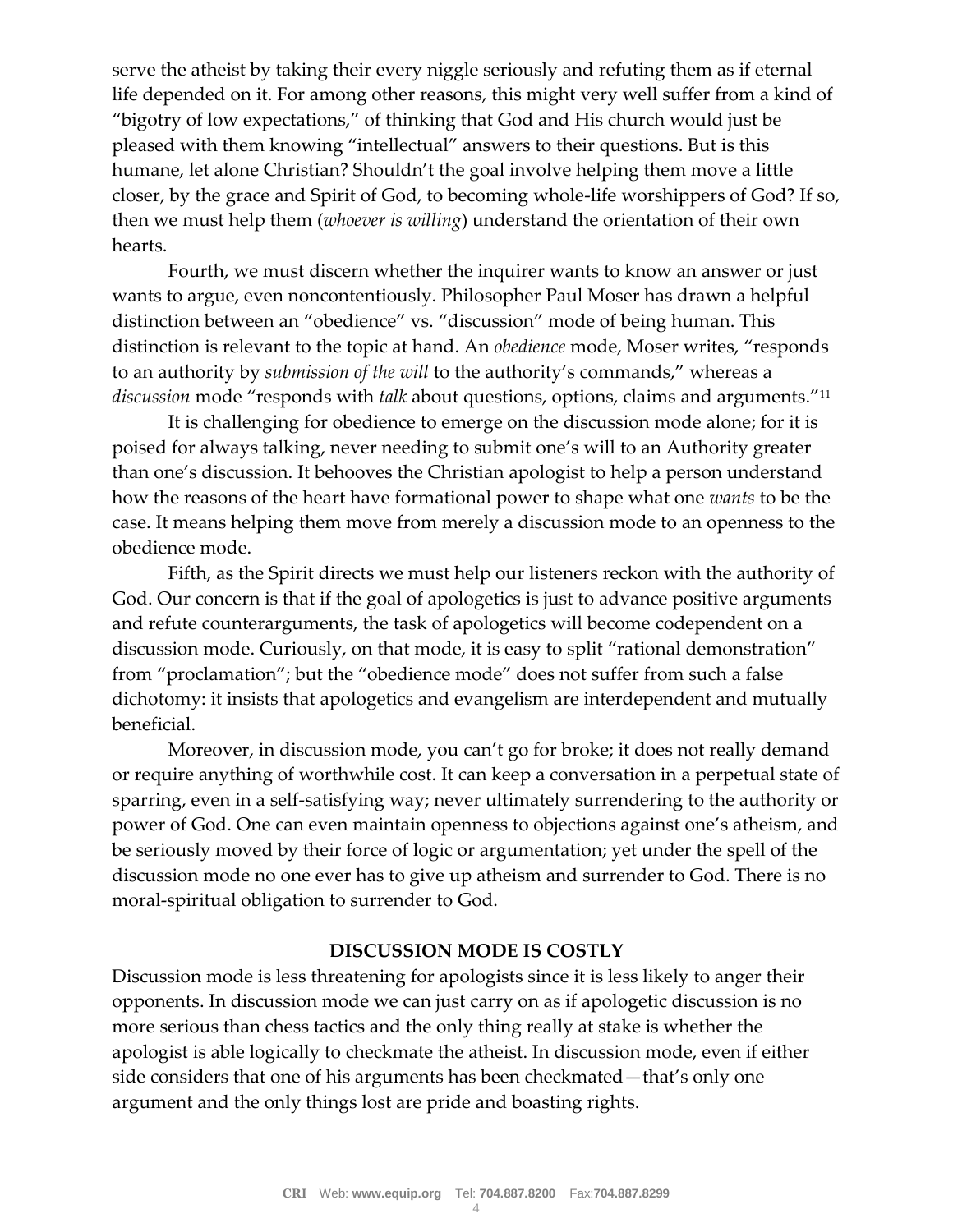Calling people away from endless discussion is exemplified in Acts 17 by Paul's preaching in Athens, the land of Socrates, Plato, and Aristotle. Although the "Athenians and the foreigners who lived there would spend their time in nothing except telling or hearing something new" (v. 21), Paul was wise enough not to argue with them all day, every day, about this or that new idea. Instead, Paul raised it out of discussion mode and told them that God *demands* their obedience (vv. 30–31): "In the past God overlooked such ignorance, but now he commands all people everywhere to repent. For he has set a day when he will judge the world with justice by the man he has appointed. He has given proof of this to all men by raising him from the dead."

Here Paul makes apologetic argument by calling Jesus' resurrection "proof" that Jesus Himself will return to *judge the world*. And then people had to decide: "When they heard about the resurrection of the dead, some of them sneered, but others said, 'We want to hear you again on this subject.' At that, Paul left the Council. A few men became followers of Paul and believed. Among them was Dionysius, a member of the Areopagus, also a woman named Damaris, and a number of others" (vv. 32–34).

This happens more readily under obedience mode: some sneer, some want more chatter, but some come to Jesus. What would happen if apologists today, like Paul did with the Athenians, rejected contrivances and distractions by calling for obedience to God in their debates? Once in a panel debate, the atheists complained about hell and I (Clay) used it as an opportunity to warn the primarily atheist audience that yes, hell is awful, but Jesus died on the cross for your sins so that you don't have to go there. The atheists *hated* this and later complained that it wasn't fair for me to use a debate as an opportunity to present the gospel, but that's what Paul did, right? William Lane Craig has made similar gospel-shaped proclamations at some of his debates. We are not saying that apologists should abuse the privilege of being a debate contributor; but we are saying that calling hearers to reckon with the authority of God is not inherently contradictory to the nature of debate form. Further, when the disciples confronted crowds, whether in Jerusalem or Athens, they called their hearers to repent (Acts 2:38, 3:19, 17:30). Why should Christian debaters believe that they shouldn't likewise call their hearers to repent?

Of course we must employ reasons and evidence to answer objections and advance explanations. But Paul's argumentation *served his intent to proclaim*. What did he preach? Essentially, he preached the authority of God in their midst by confronting his listeners with the crucified and risen Messiah Jesus, who will also come again in judgment. We should, too. In discussion mode alone, Christians do no more than verbally vie for position and rank with competing ideas, and thus will more likely lend credence to insubstantial arguments. The Christian apologist then risks dignifying folly, encouraging self-satisfying flattery, and ultimately diminishing the power of gospel proclamation, which is neither wise nor Christian.

**Clay Jones** is associate professor for Biola University's graduate program in Christian apologetics. Some of his most recent reflections can be found at [www.clayjones.net.](http://www.clayjones.net/)